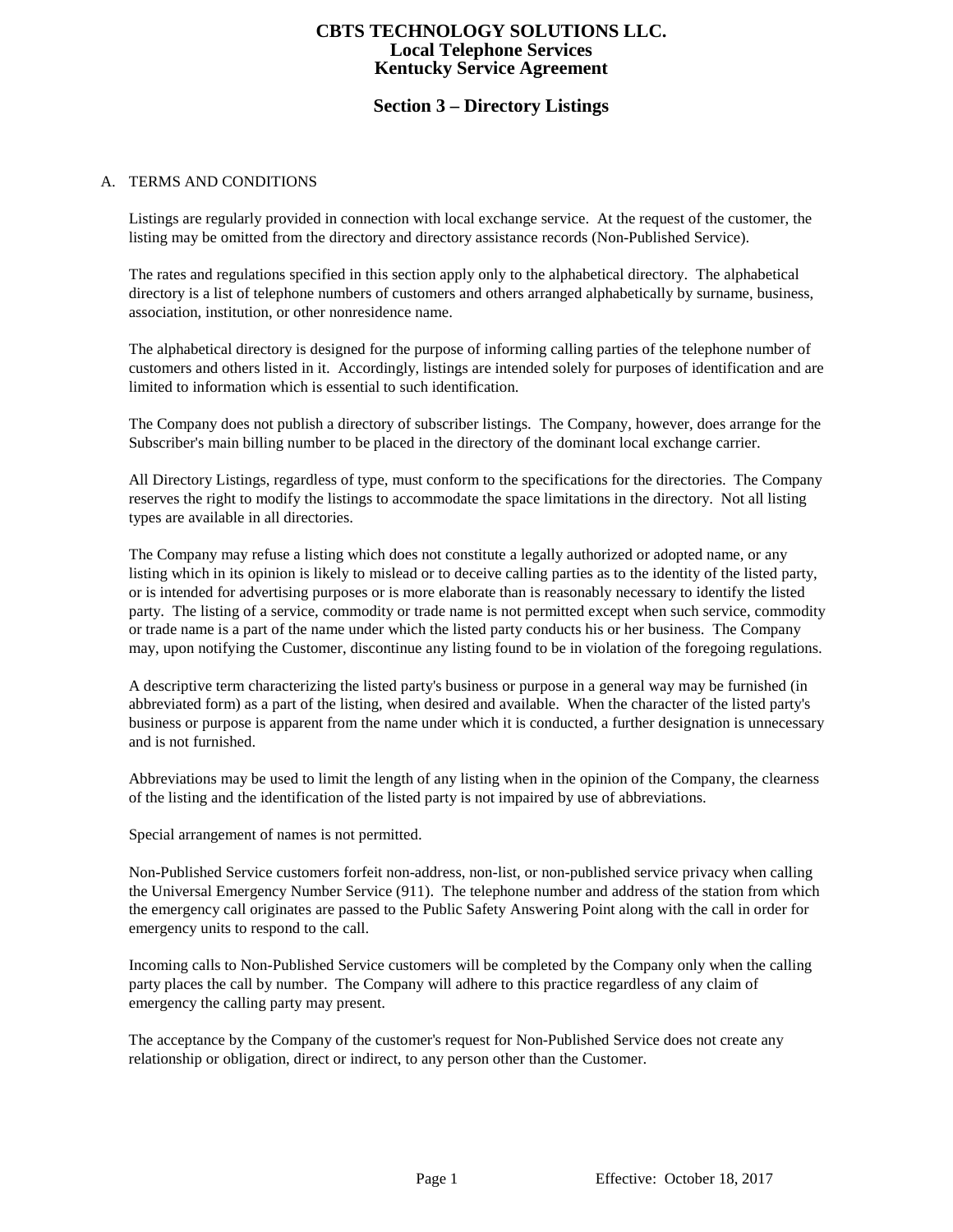# **Section 3 – Directory Listings**

The Company makes every effort to safeguard the address and numbers of Non-Published Service customers. However, in the absence of gross negligence or willful misconduct, no liability will attach to the Company for damages arising from inadvertently publishing the address or telephone number of a Non-Published Service customer in the directory; or disclosing the number or address to any person. The customer indemnifies and saves the Company harmless against any and all claims for damages caused or claimed to have been caused, directly or indirectly, by the publication of the number of a Non-Published Service customer in the directory or otherwise disclosed, the Company's liability is limited to and satisfied by a refund of any monthly charges made by the Company.

Providing the name, address and/or telephone number of a Non-Published Service customer to the customer's primary interexchange carrier for billing purposes only, does not constitute publication or disclosure of the customer's name, number and/or address under this Service Agreement.

Interexchange carriers may not release the name, address, and/or telephone number of any Non-Published Service customer, except as follows:

- a. Use of name and address for the rendering the interexchange carrier's bill to the customer.
- b. Release of the telephone number only for purposes of detail billing.
- 1. Definitions
	- a. Primary Listing

A primary listing is the listing furnished as a part of the local exchange service. It includes the name of the customer; a business, purpose, or other nonresidence designation when required; the address; and the telephone number.

b. Additional Listings

To be eligible for any type of additional listing, a customer must pay the appropriate monthly rate, if any, for a primary listing or its equivalent. Additional listings are listings which are similar to primary listings and furnished in addition to primary listings at the request of the customer.

c. Alternate Listings

Alternate listings are supplementary listings which usually follow a primary or regular additional listing and refer a calling party to other telephone numbers under certain conditions. The alternate telephone numbers may be those of other customers, subject to their consent.

d. Non-Published Service

Non-published listings are not printed in directories nor available from directory assistance. A nonpublished telephone service will be furnished, at the Customer's request providing for the omission or deletion of the Customer's telephone listing from the telephone directory and, in addition, the Customer's telephone listing will be omitted or deleted from the directory assistance records. Per Line Number Privacy will be provided when requested by the customer, to all non-published service customers at no monthly charge.

e. Foreign Listings

Where available, a listing in a phone directory which is not in the Customer's immediate calling area. The Customer will be charged the rates specified by the specific exchange carrier providing the Foreign Listing.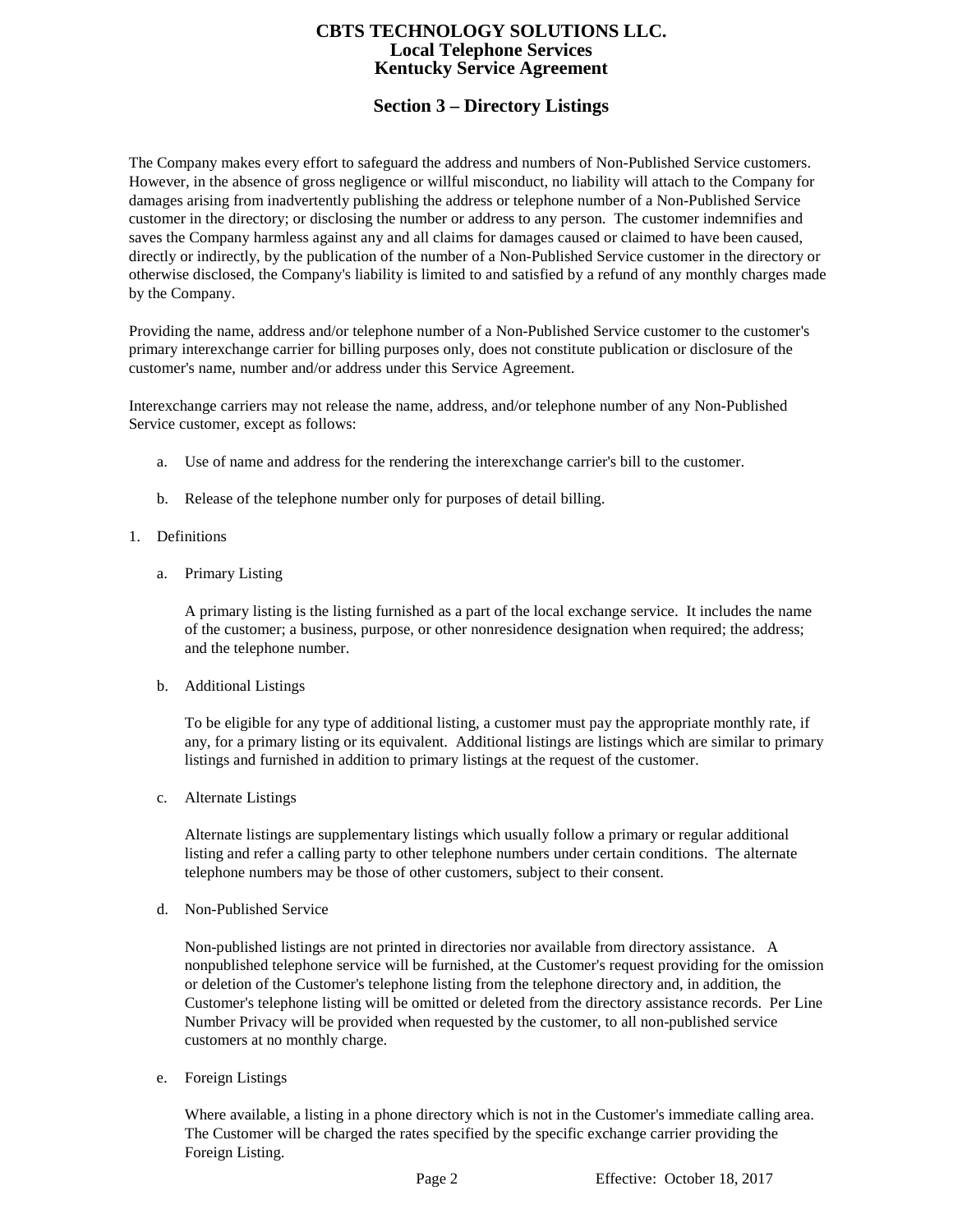**Section 3 – Directory Listings**